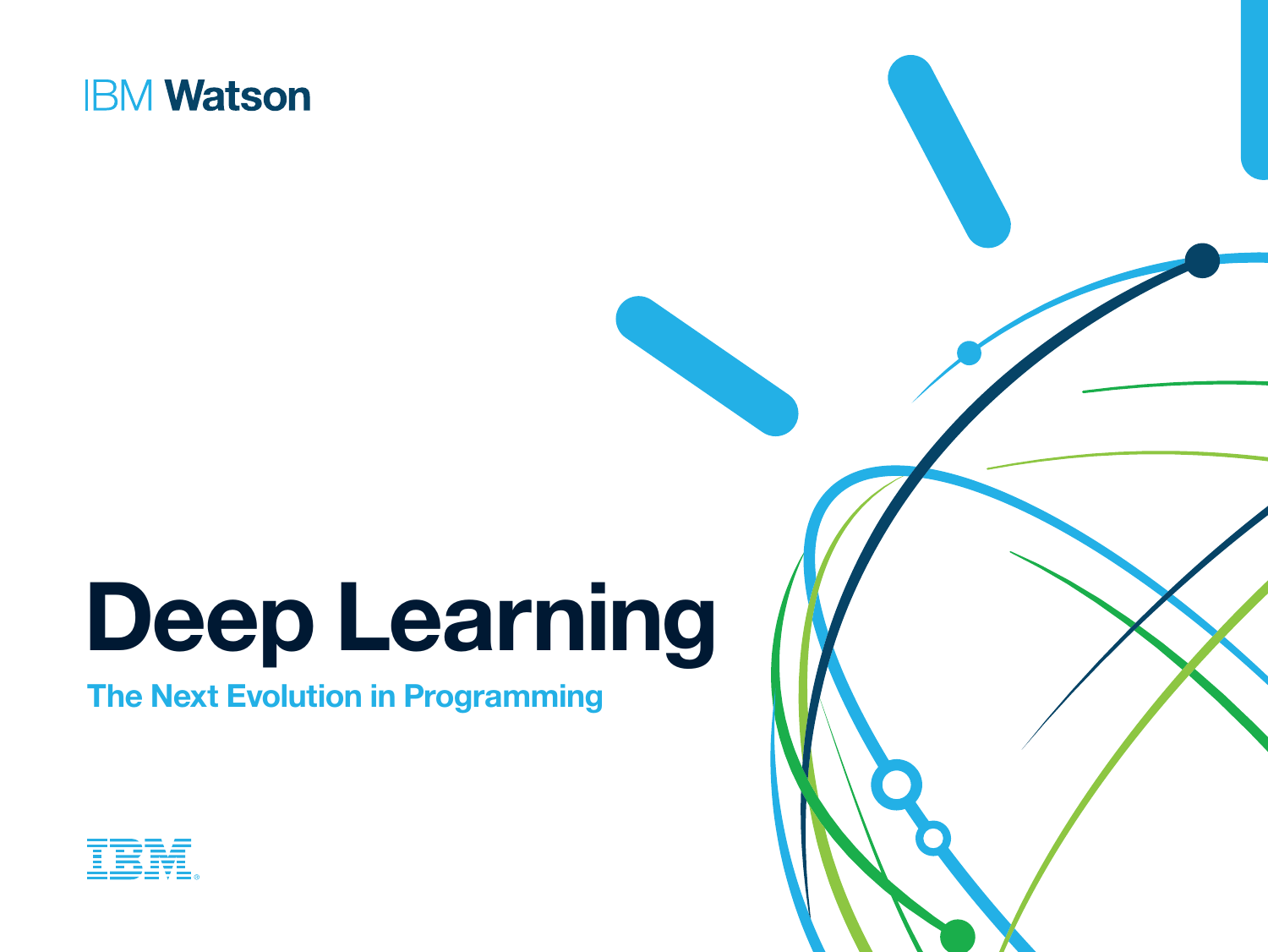

## **Overview**

The evolution of computing has seen radical advances over the past half century: the early mainframes of the 1950s, the introduction of artificial intelligence in 1956, the PC revolution of the 1980s, the advance of mobile infrastructure's arrival in the last decade, and the recent rise of big data and analytics.

Deep learning is another advancement essential to cognitive computing, as it partners computers with humans to help businesses automate labor-intensive

processes. The new generation of computers goes beyond simple "yes" or "no" questions; now, they inhabit the realm of "how" and "why." Put succinctly, computers think and learn like human beings.

The effects are astounding, and the timing couldn't be better. With the growth of the Internet and the shift to online business, enterprises worldwide struggle every day to make sense of the staggering amount of unstructured data. Deep learning offers a solution.





**2**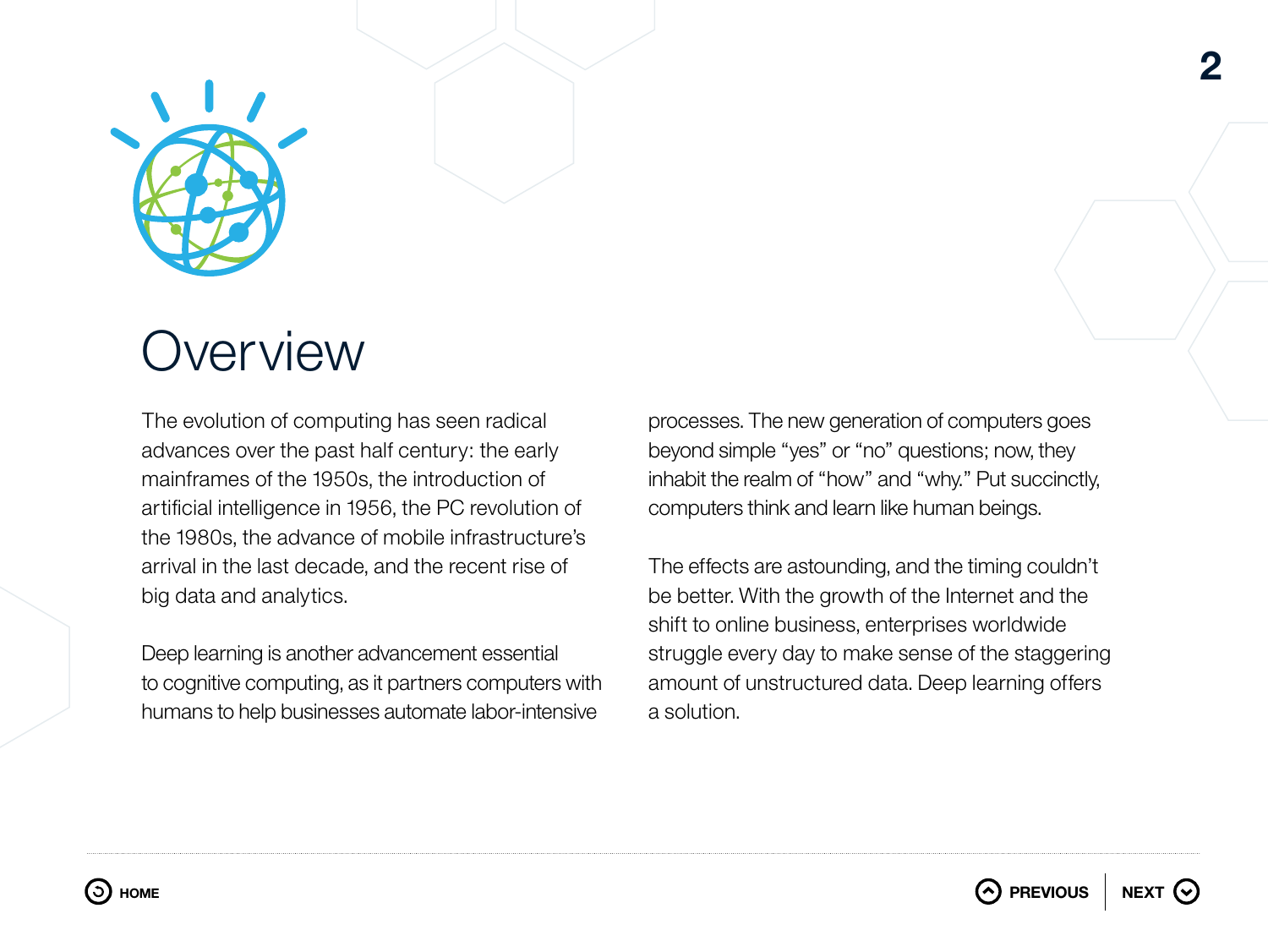**Unstructured data is information that's not formatted for computers to recognize, sort or analyze in a traditional database.** 





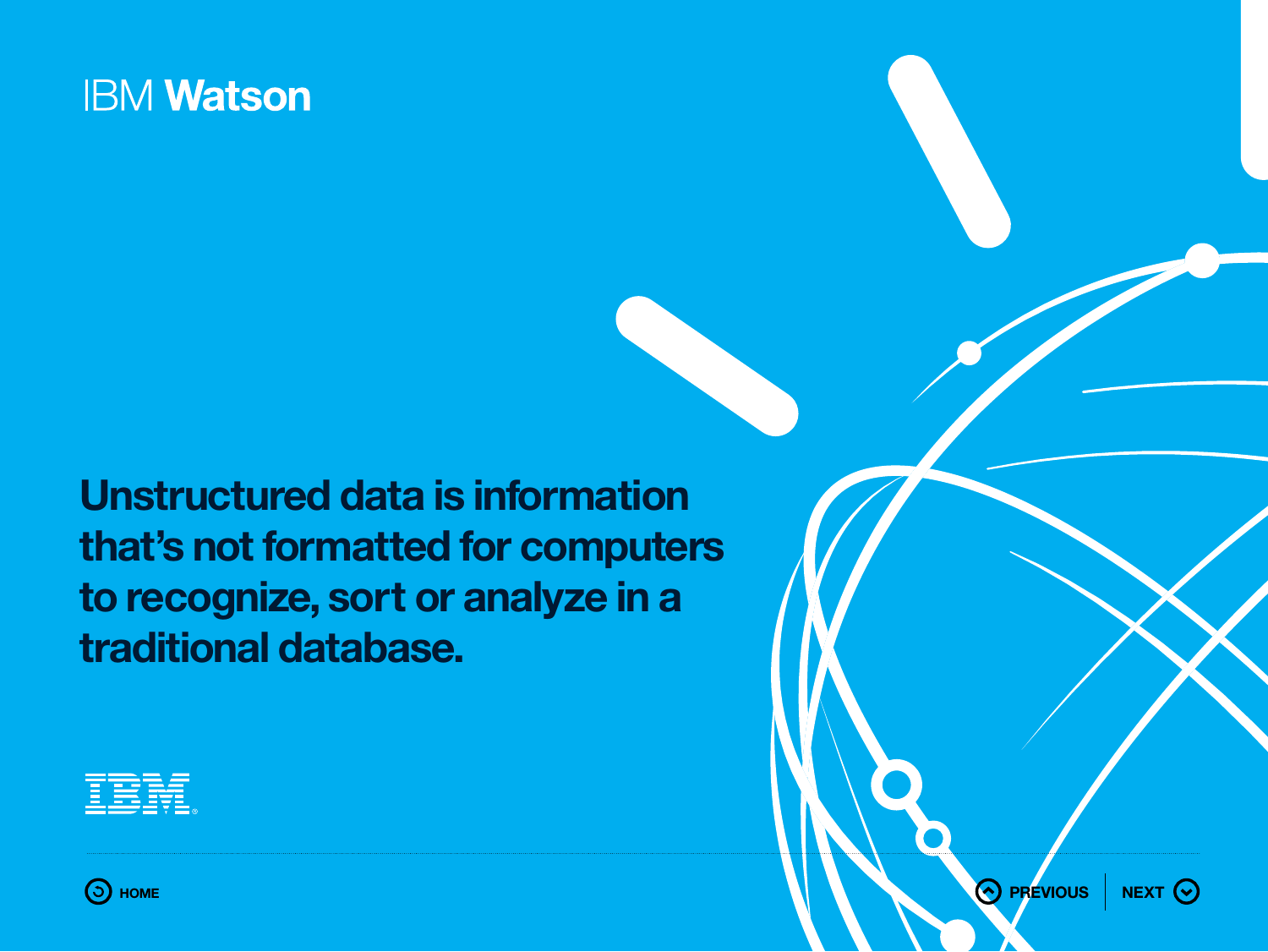# Defining Deep Learning

Ask 10 experts for a definition of deep learning, and they'll probably give you more than 10 correct answers.

Deep learning—a computational technique that uses neural networks—is based on the human brain's decision-making process. By building multiple layers of abstraction, deep learning technology can solve complex semantic problems.

Deep learning frees humans from doing mundane and repetitive tasks and enhances a computer's

ability to learn the way humans do by eliminating the linear nature of most programs and leveraging sophisticated algorithms.

**4**

The world's most advanced computing systems use deep learning to intelligently decipher the overwhelming amounts of structured and unstructured data and make insightful business decisions. Deep learning teaches these systems to separate the signal from the noise, so they can analyze relevant data and interactions to better understand customer preferences and behavior.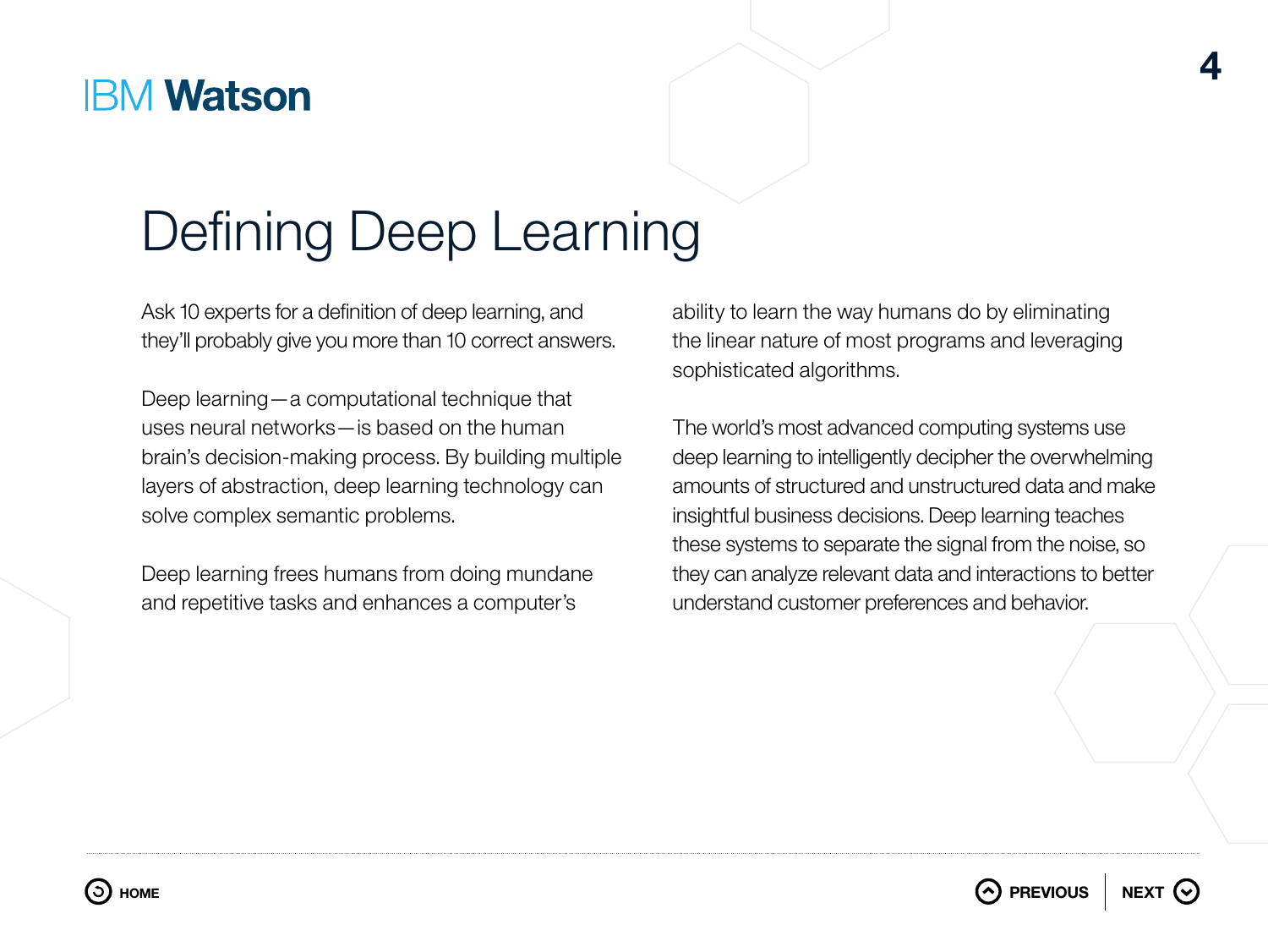

# Defining Deep Learning

#### **Take email:**

You could categorize your inbox by sender, recipient, date or another variable. But before the innovation of deep learning, the information within your emails had no predefined model or structure that would let a computer analyze it.

#### **Deep learning can analyze many types of unstructured data, such as**



your medical records



images on social media





song lyrics



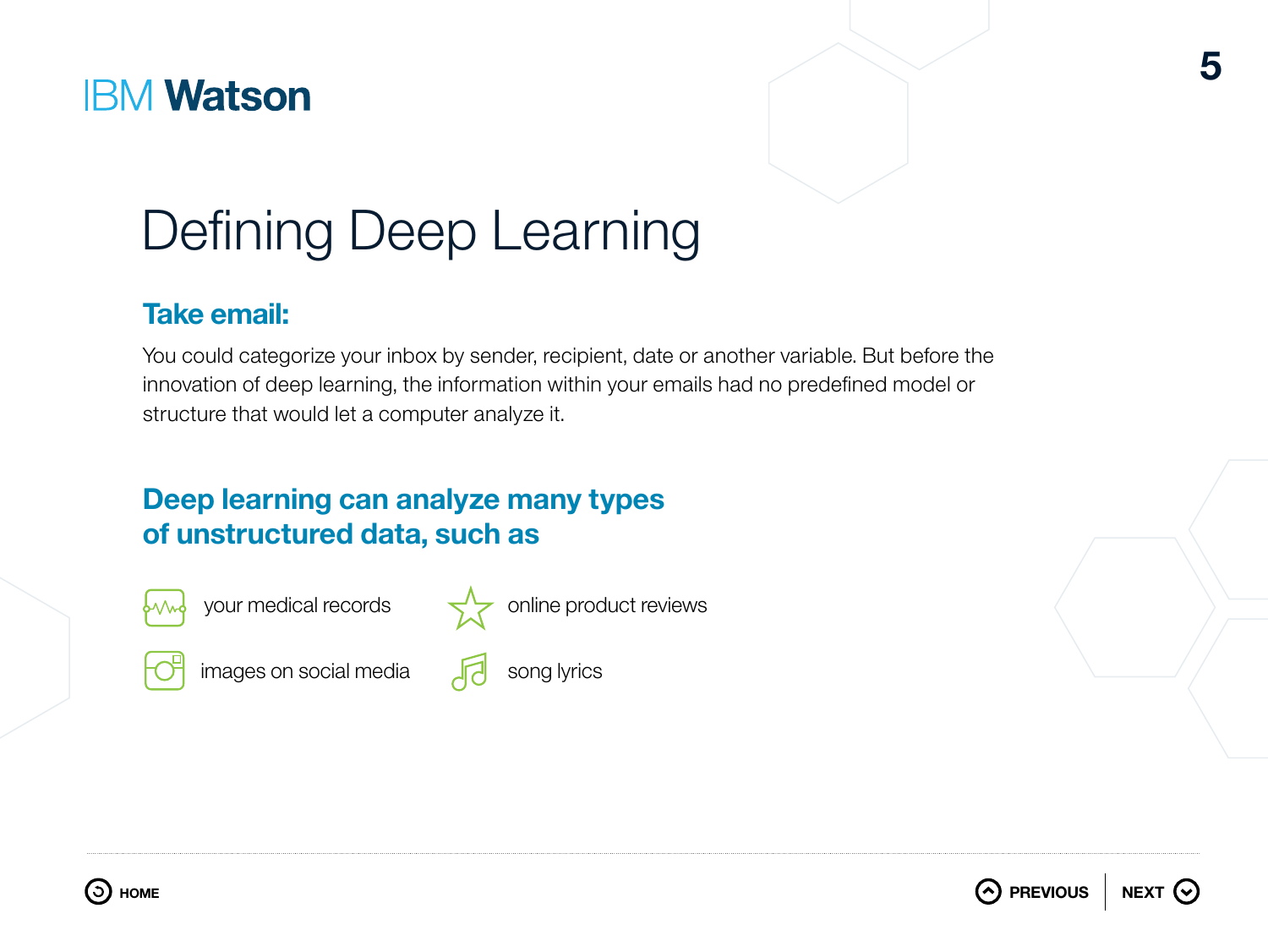## Pattern Recognition

#### **Here's an example of how deep learning works.**

When you see a dog, your brain takes in the image of the dog and then, to properly identify that image, breaks it down into a variety of features. First, it identifies basic features, such as light versus dark and subject versus background. Then, shapes start to come into focus. You see a tail at the same time that you notice the object in question has four legs and pointy ears, pointy teeth, paws and fur.

It takes your brain's neural network 13 milliseconds to execute the thousands of computations it needs to conclude that the object you see is a dog. Each microdecision—separating light from dark,

recognizing a tail, noticing teeth—is an example of what we call a layer of abstraction. While we humans can easily parse multiple layers of abstraction to analyze various types of data, that type of understanding posed a challenge for computers until very recently.

**6**

Because of deep learning, computers can now execute these actions for a variety of external stimuli beyond just images. In this way, deep learning is a monumental departure from the old, manual way of doing things.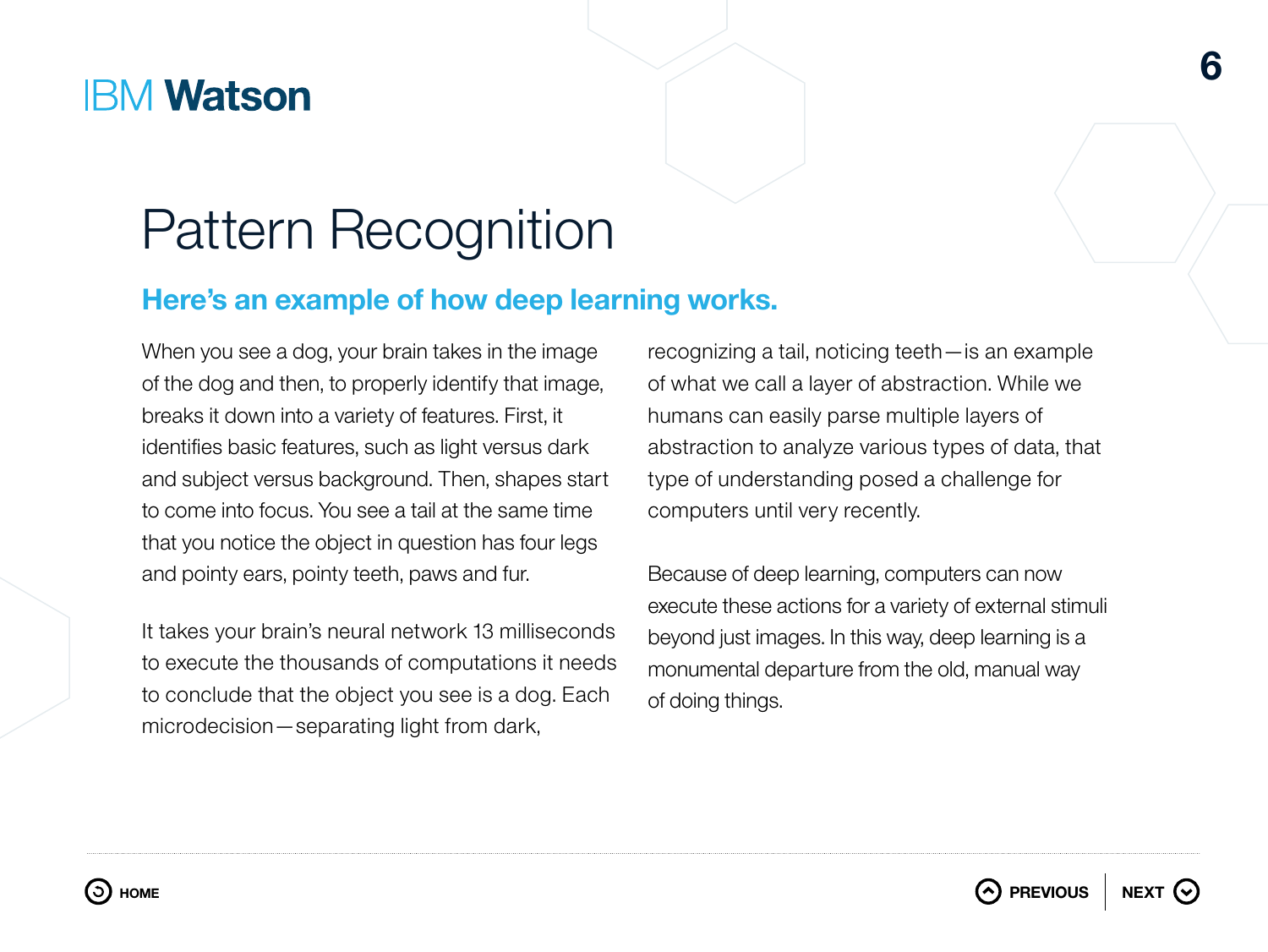# Beyond Artificial Intelligence

#### **Isn't "deep learning" just another term for "artificial intelligence"?**

Yes and no. Deep learning falls under the umbrella of AI, but traditional AI follows a linear programming structure, limiting the ability for a computer to "learn" anything without human intervention.

| <b>Traditional AI</b>         | <b>Deep Learning</b>                             |
|-------------------------------|--------------------------------------------------|
| Feature engineering           | Hierarchical model with layers<br>of abstraction |
| Human-annotated<br>data types | Unlabeled data types                             |
| Sequential computation        | Multiple decisions<br>simultaneously             |

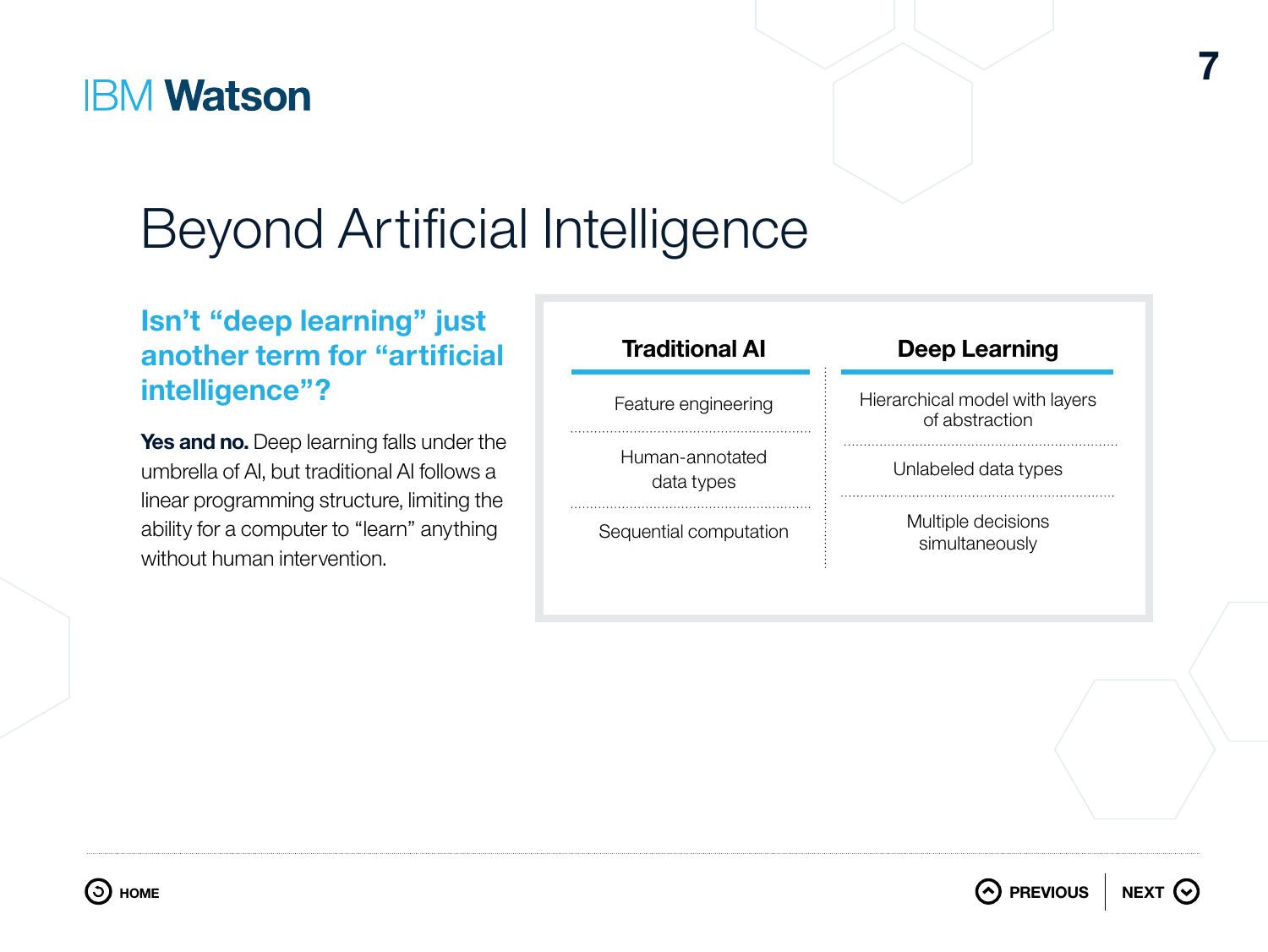# Beyond Artificial Intelligence

Deep learning aims to replace the linear programmatic structure with self-learning and self-teaching algorithms.

This progressive approach allows for a more advanced interpretation of data. For example, a computer running traditional AI could read a printed ZIP code off of an envelope—but deep learning could allow it to infer from the pink envelope and the date sent that the envelope contains a Valentine's Day card.

With deep learning, you're training the computer to make decisions—and even to express a degree of confidence in those decisions.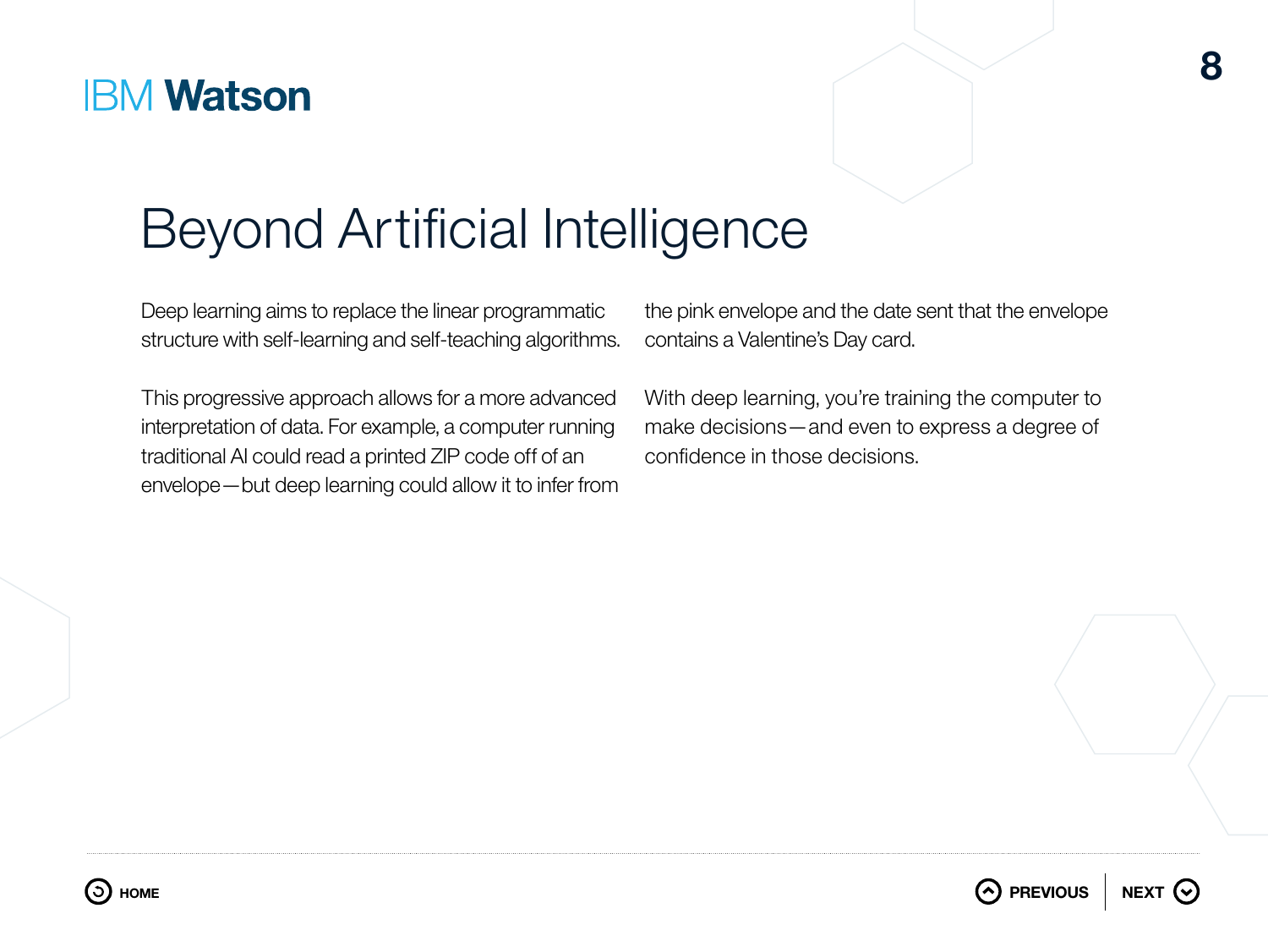# Deep Learning Every Day

### **Even if you haven't recognized it, you've benefited from deep learning.**

#### **Deep learning is**

- **how computers learn to spot cancer cells earlier.** Rather than answering "yes" or "no" to the question "Are these cancer cells?" deep learning allows a computer to provide an answer, accompanied by a confidence score, based on available data.
- how streaming video services and online retailers know which programming and products interest you, based on more than just your browsing activity or what you've already watched and purchased.

why you can ask a question and receive a better answer than from a typical web engine search result.

**9**

 $\blacksquare$  the reason you can receive surprisingly accurate results from image, news and other complex search-engine queries.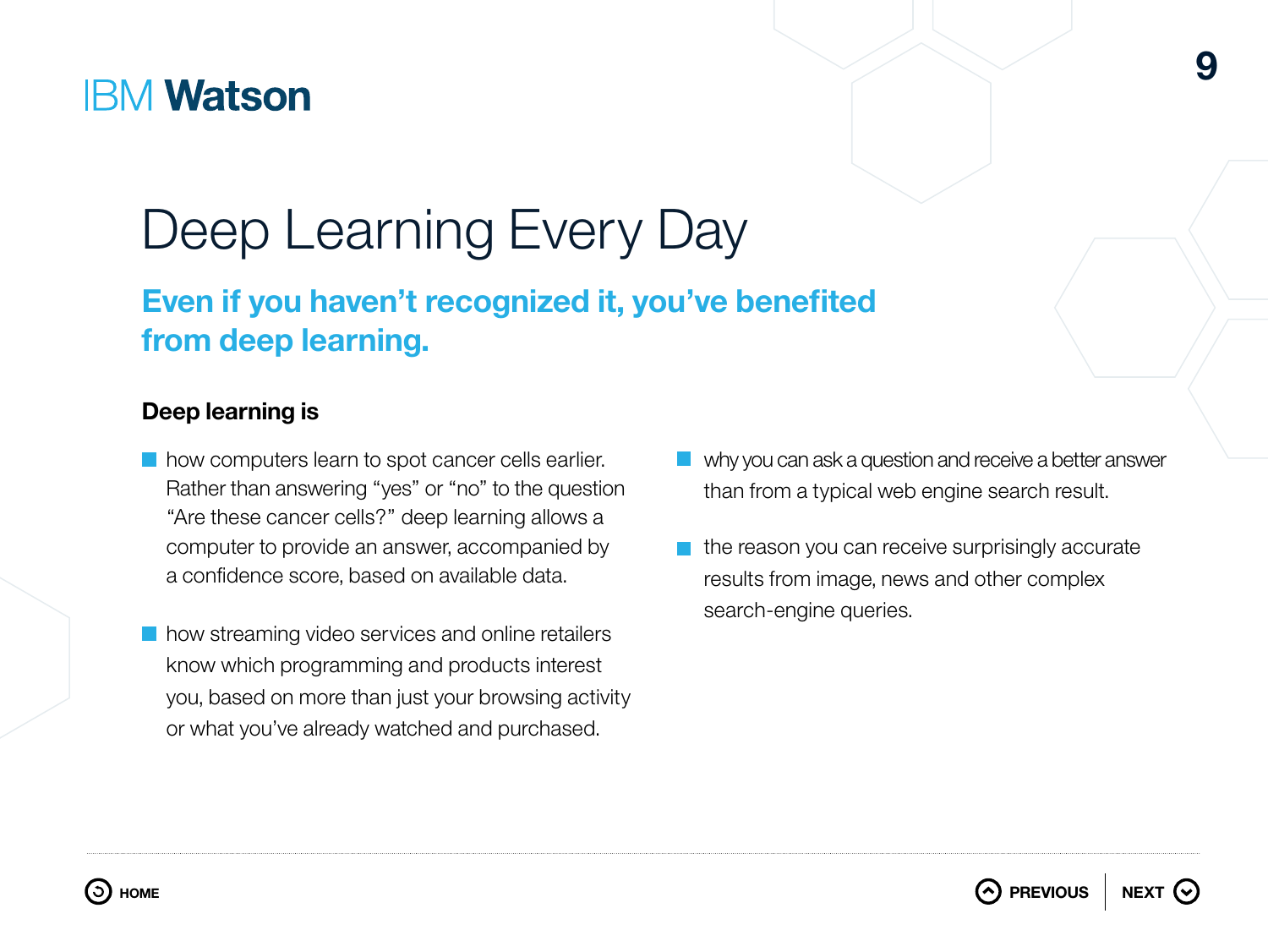# Data, Algorithms, Hardware

#### **Why is deep learning important now?**

**Three factors account for the increased use of deep learning:**



#### **The data.**

With volumes of data too enormous for humans to handle efficiently and economically, deep learning not only helps you process your data, it lets you build strong deep learning systems that learn over time. The more data they ingest, the more they learn—and the more accurate your results become.

#### **The algorithms.**

Advances in algorithmic science and artificial intelligence have led to the development of deep learning models with high layers of abstraction that can be applied to a wide variety of complex situations and industries.

#### **The hardware.**

Cloud computing and GPUs mean supercomputer capabilities are a click away. Huge infrastructure build-outs that are costly and difficult to manage are no longer part of the picture.

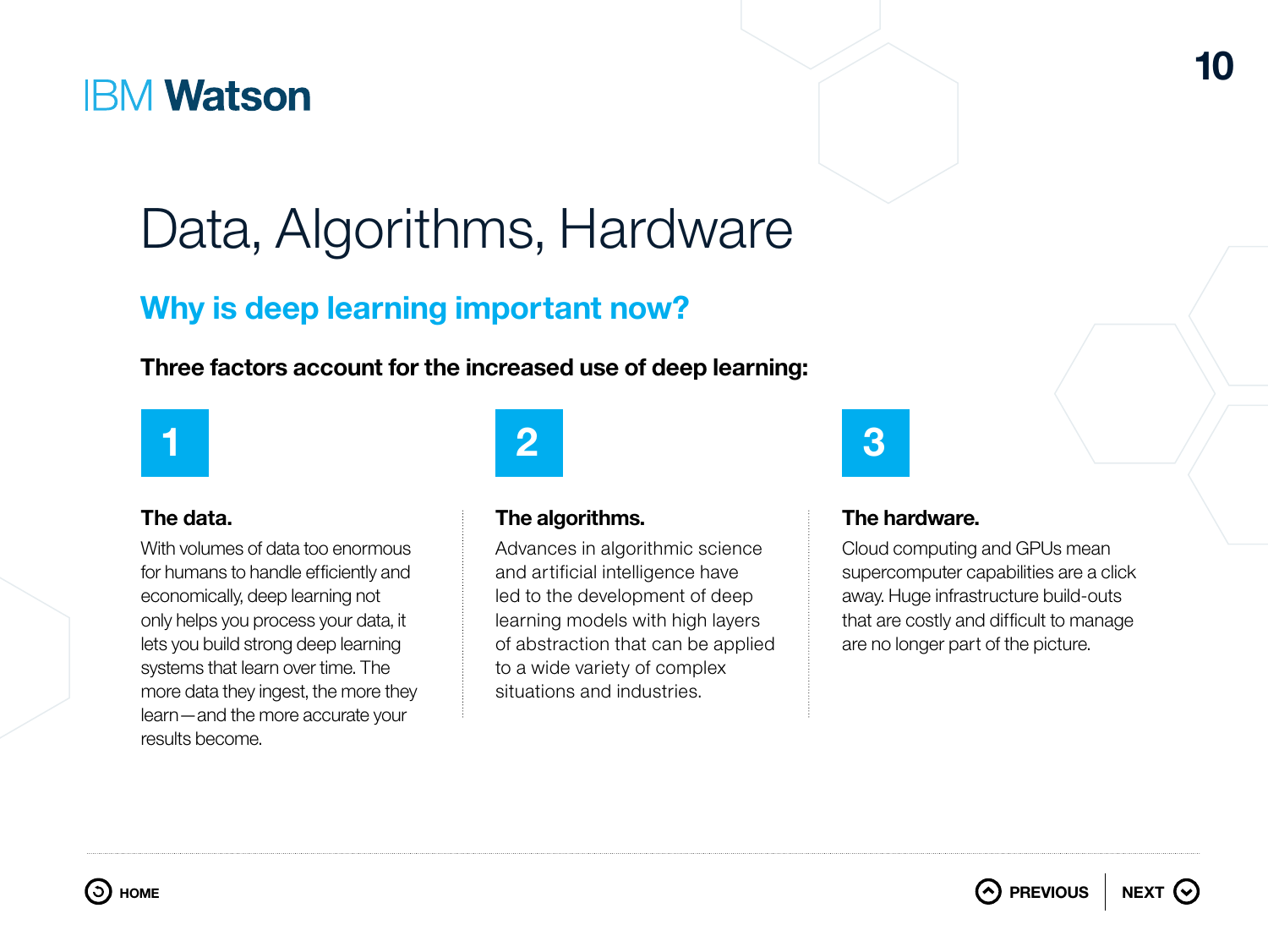# The Benefits of Deep Learning

### **Key benefits of deep learning include**

- $\blacksquare$  the capability to develop hierarchical models across various types of data, including text, images, and audio and video.
- $\blacksquare$  the ability to deduce meaningful patterns and knowledge from huge volumes of unstructured data.
- **n** massive parallelism to allow for multiple processing cores—and even computers to work efficiently with algorithms to maximize performance.

Deep learning's proficiency with and mastery of unstructured data is the driving force behind its wide adoption across such industries as retail, finance, and oil and gas.

As much as 85 percent of all business data is estimated to be unstructured. Organizations that use deep learning to unlock their data's potential for innovation have the edge in establishing themselves as industry leaders.

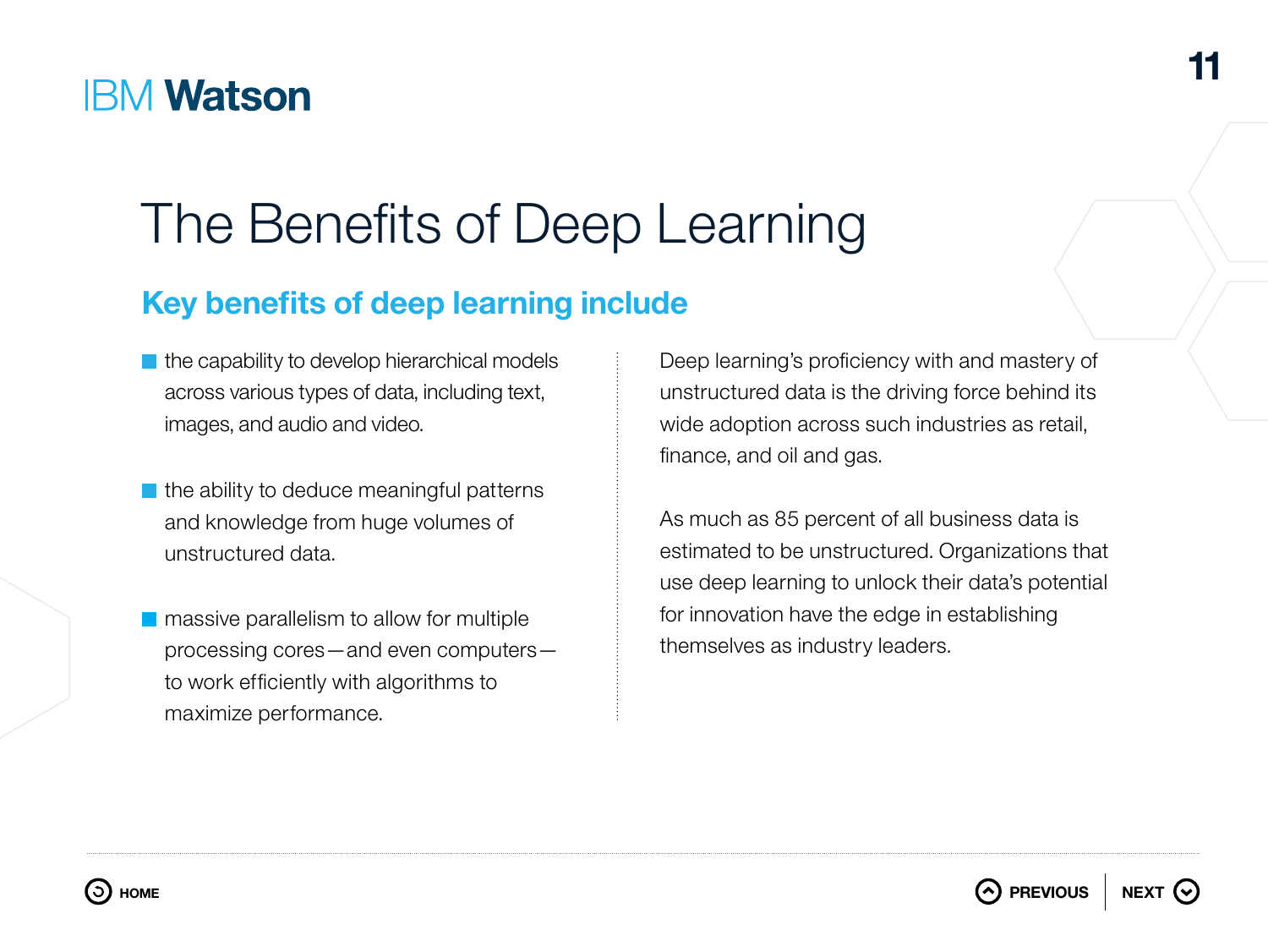**More than 77,000 developers in 84 countries use IBM Watson™ APIs to find insights in more than 3 billion texts, images and other unstructured data every month.**



**Example 19** The contract of the contract of the contract of the contract of  $\Theta$  in  $\Theta$  in  $\Theta$  in  $\Theta$  in  $\Theta$